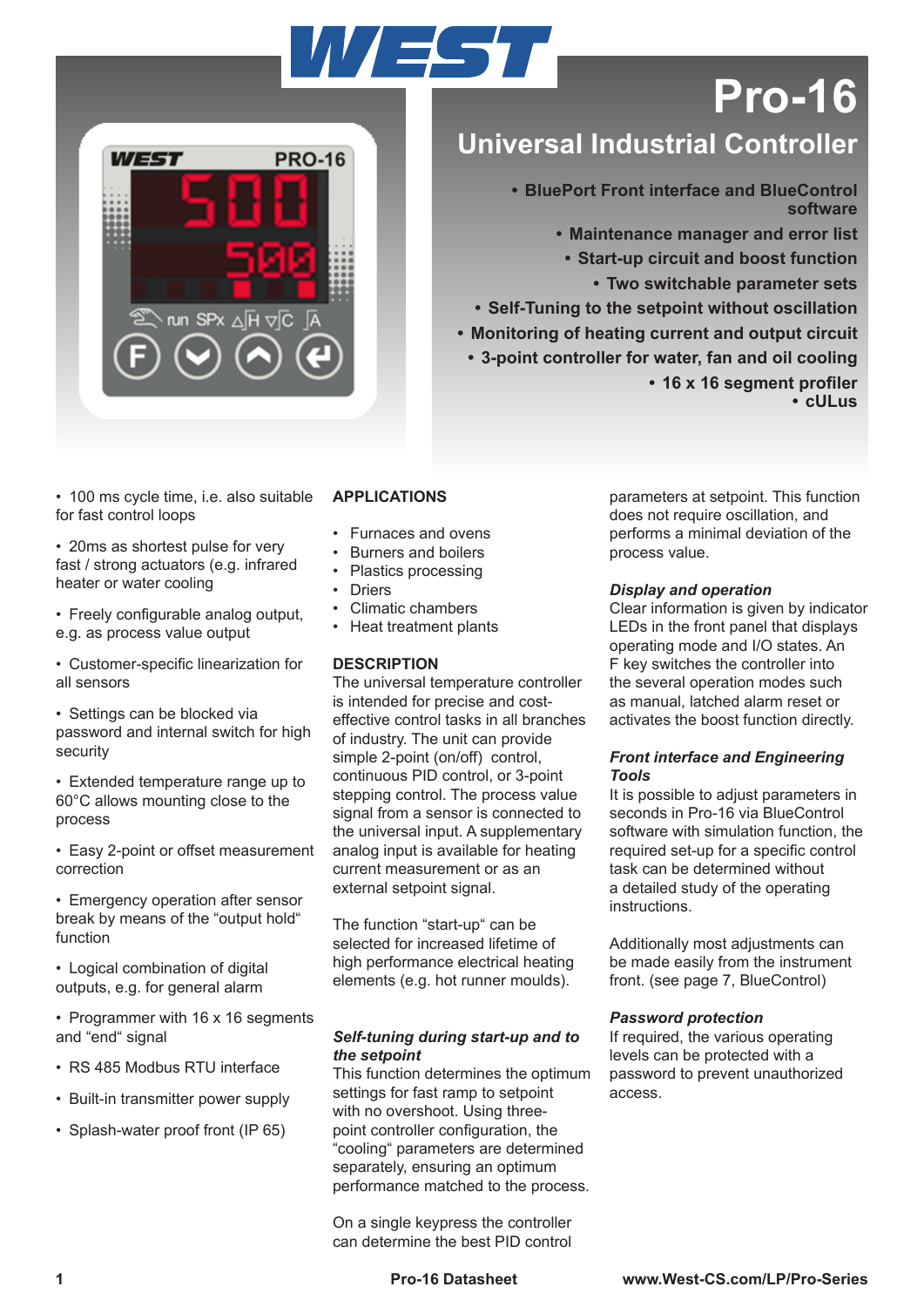#### **TECHNICAL DATA**

#### *INPUTS*

#### *PROCESS VALUE INPUT INP1*

| Resolution:           | $> 14$ bit                   |
|-----------------------|------------------------------|
| Decimal point:        | 0 to 3 decimals              |
| Digital input filter: | adjustable 0,0009999 s       |
| Scanning cycle:       | 100 ms                       |
| Measured value        |                              |
| correction:           | 2-point or offset correction |

#### *Thermocouples (Table 1)*

Input impedance: 1 MΩ Effect of source resistance: 1 V/Ω

*Cold junction compensation* Max. additional error < 0.5 K

*Sensor break monitoring* Sensor current: ≤ 1 µA Operating sense configurable (see page 4)

#### *Resistance thermometer*

Connection: 3-wire Lead resistance: max. 30Ω Input circuit monitor: Break and short circuit

*Current and voltage signals* Span start, end of span: anywhere within measuring range

#### *Table 1. Thermocouple ranges*

|   | Thermocouple   | Range                |                     | Accuracy   | Resolution (Ø) |
|---|----------------|----------------------|---------------------|------------|----------------|
|   | Fe-CuNi (DIN)  | $-100900^{\circ}C$   | $-1481652$ °F       | $\leq$ 2 K | 0.1K           |
| J | Fe-CuNi        | $-1001200^{\circ}C$  | $-1482192^{\circ}F$ | $\leq$ 2 K | 0.1K           |
| K | NiCr-Ni        | $-1001350^{\circ}$ C | $-1482462^{\circ}F$ | $\leq$ 2 K | 0.2K           |
| N | Nicrosil/Nisil | $-1001300^{\circ}C$  | $-1482372$ °F       | $\leq$ 2 K | 0.2K           |
| S | PtRh-Pt 10%    | $01760^{\circ}C$     | 323200°F            | $\leq$ 2 K | 0.2K           |
| R | PtRh-Pt 13%    | $01760^{\circ}C$     | 323200°F            | $\leq$ 2 K | 0.2K           |
|   | special        | $-2575$ mV           |                     | $\leq 1\%$ | 0.01%          |

#### *Table 2. Resistance transducers*

| Type      | Sensor current   | Range               |                     | Accuracy   | Resolution (Ø) |
|-----------|------------------|---------------------|---------------------|------------|----------------|
| Pt100     |                  | -200850°C           | $-3281562^{\circ}F$ | $\leq 1$ K | 0.1K           |
| Pt1000    | $0.2 \text{ mA}$ | $-200200^{\circ}$ C | $-328392^{\circ}F$  | $\leq$ 2 K | 0.1K           |
| KTY 11-6* |                  | $-50150^{\circ}$ C  | $-58302^{\circ}F$   | $\leq$ 2 K | 0.05K          |

\*or special resistive input 0...4500 Ω (connecting as PT 100)

#### *Table 3. Current and voltage*

| Range     | Input resistance                               | Accuracy      | Resolution $(\emptyset)$ |
|-----------|------------------------------------------------|---------------|--------------------------|
| 0-10 Volt | $\approx$ 110 KQ                               | $\leq$ 0.1%   | $0.6$ mV                 |
| 0-20 mA   | 49 $\Omega$ (voltage requirement $\leq$ 2.5 V) | $\leq 0.1 \%$ | $1.5 \mu A$              |

#### *Electrical Connections*

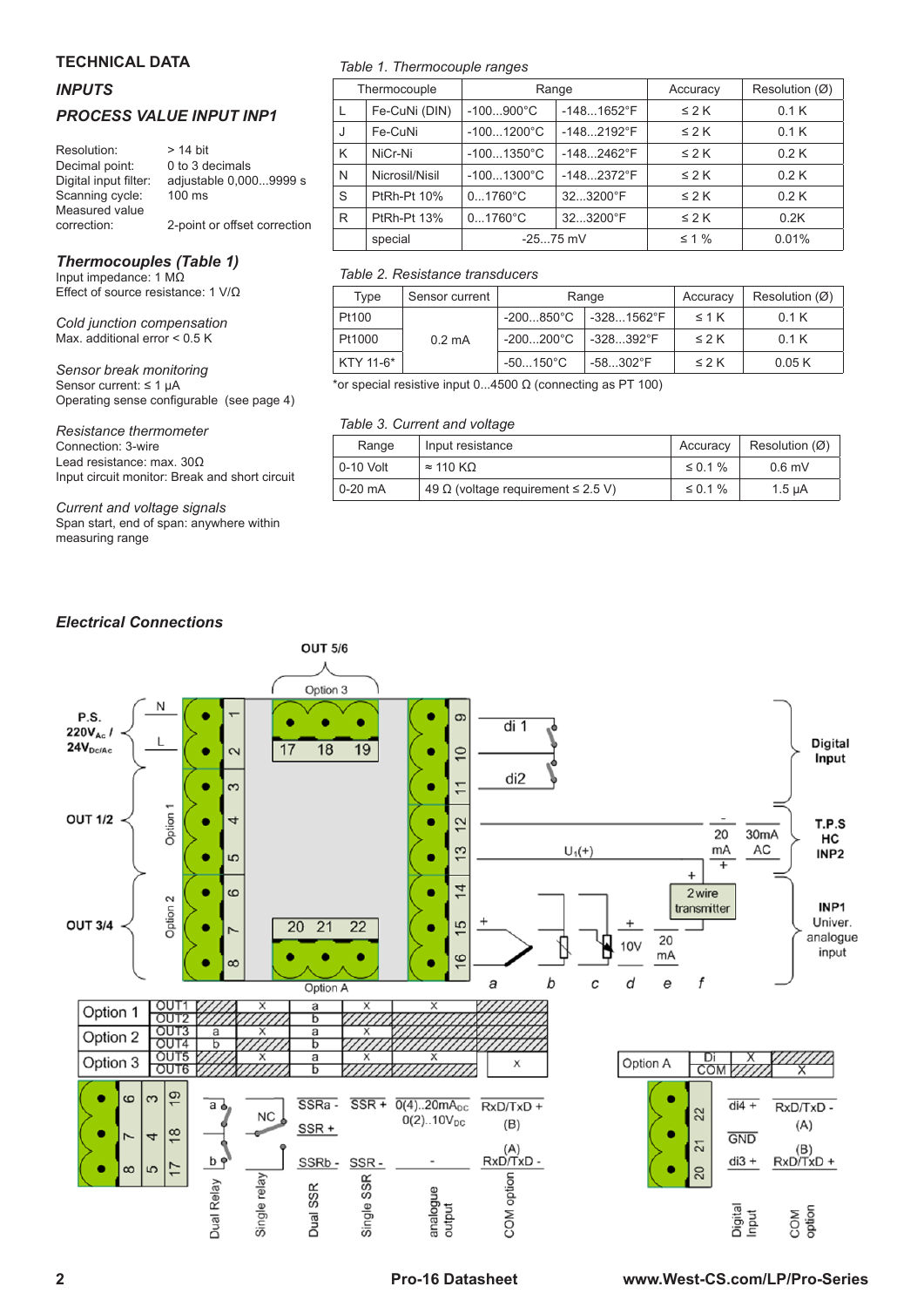Scaling: selectable -1999...9999 Linearization: 16 segments, adaptable with BlueControl<br>adjustable Decimal point: Input circuit monitor: 12.5% below span start (2mA, 1V) Resolution: > 14 bit<br>Scanning cycle: 100 ms Scanning cycle:<br>Accuracy: Better 0.1%

*Heating current measurement* via current transformer Measuring range: 0...30 mA AC<br>Scaling: adjustable adjustable -1999..0,000..9999 A Accuracy:

*Remote setpoint measurement range* Input resistance:<br>Span: configurable within 0 to 20mA Scaling: adjustable -1999...9999 Input circuit monitor: 12.5% below span start (4..20mA 2mA)

#### *CONTROL INPUT DI1 & DI2*

Configurable as direct or inverse switch or push-button!

Connection of a potential-free contact suitable for switching "dry" circuits. Switched voltage: 3.3 V Switched current: < 10mA

#### *CONTROL INPUTS DI3 & DI4 (OPTION)*

Configurable as direct or inverse.

| Nominal voltage:                  | 24 V DC, external      |
|-----------------------------------|------------------------|
|                                   | Current sink (IEC 1131 |
|                                   | Type 1)                |
| Logic                             | $"0"$ : -35 V          |
| Logic                             | "1": $1530$ V          |
| Current requirement: approx. 5 mA |                        |

#### **OUTPUTS**

#### *SURVEY OF THE OUTPUTS*

Output used for:

#### *Relay – option 1-3*

| Contacts:<br>Min contact rating:<br>Duty cycle:                                                 | Potential free changeover<br>Max contact rating: 2A@ 250V 4862Hz<br>6V. 1mA<br>$I = 1A/2A$<br>250,000/150,000 @ 250V<br>resisitive |
|-------------------------------------------------------------------------------------------------|------------------------------------------------------------------------------------------------------------------------------------|
| Dual relay – option 2<br>Contacts:<br>Max contact rating:<br>Min contact rating:<br>Duty cycle: | 2 NO contacts with<br>shared common<br>2A@ 250V 4862Hz<br>6V, 1mA<br>$I = 1A/2A$<br>500,000/200,000 @<br>250V resisitive           |

*SSR - option 1-3*

Voltage 10 V into 500 Ω minimum

*Modbus Master function supports setpoint changes e.g. in extruder applications*



#### *Start-up circuit*

When the process is controlled towards the start-up setpoint, the output value is limited. The start-up setpoint is kept constant during the start-up holding time. After that, the main setpoint SP is controlled. If a disturbance reduced the process value, the start-up circuit is activated again.



- *Dual SSR option 1-3*
- Voltage 10 V into 500 Ω minimum
- *Linear DC output option 1 & 3*

#### *Current output*

| 0/4mA20 mA, configurable.<br>Signal range:<br>Load:<br>Load effect:<br>Resolution:<br>Error:                        | $0$ approx. 22 mA<br>$≤ 500$ Ω<br>none<br>$(0.1\%)$<br>$(0.2\%)$ |  |
|---------------------------------------------------------------------------------------------------------------------|------------------------------------------------------------------|--|
| $0-10v$<br>Signal range:<br>Load:<br>Resolution:<br>Error:                                                          | $011$ V<br>$\geq$ 2K $\Omega$<br>$\leq$ 0.1%<br>$\leq 0.2 \%$    |  |
| Physical: RS485, at 1200, 2400, 4800, 9600 or<br>19200 bps.<br>Protocol: Modbus RTU Communications<br>Option 3 or A |                                                                  |  |
| <b>Transmitter supply</b>                                                                                           |                                                                  |  |

#### *FUNCTIONS*

#### *Control behaviour*

• Signaler with adjustable switching differential (ON/OFF controller)

- PID controller (2-point and continuous)
- Delta / Star / Off or 2-point controller
- with switch over from partial to full load
- 2 x PID (heating/cooling)
- 3-point stepping controller

Two parameter sets for manual gain scheduling Self-tuning control parameters or adjustable manually via front keys or BlueControl software.

#### *Behaviour with 2- and 3-point controllers*

• Standard behaviour:

For precise matching of the required output value at the output signal limits, the controller changes the cycle times for heating and cooling automatically and continuously.

• With constant cycle times: The length of the shortest heating and cooling pulse is adjustable.

Output: 22 mA / ≥18 V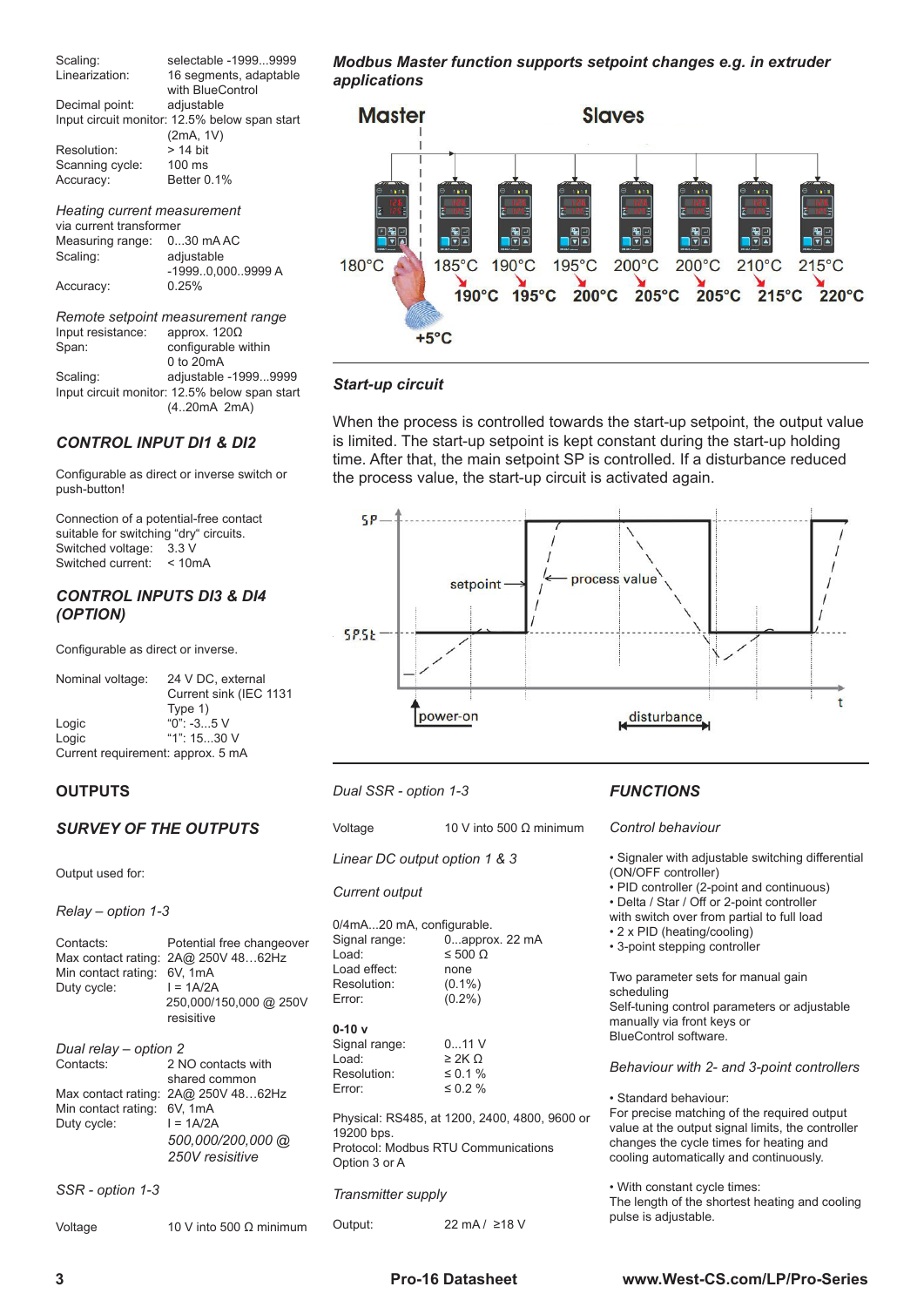• Water cooling linear (heating = standard): To ensure a sufficient cooling effect, the cooling function starts only after reaching an adjustable temperature value. The pulse length is adjustable too and remains constant for all output values.

• Water cooling nonlinear (heating=standard): The general function is described above but the controller additionally takes in consideration that the water cooling is usually much stronger than the heating (thus preventing unfavorable behavior when changing from heating to cooling).

#### *Setpoint functions*

- Adjustable setpoint gradient
- 0,01...9999 °C/min
- Setpoint control
- Setpoint/cascade control
- Program controller with 16 x 16 segments (setpoint/section time)

#### *Behaviour with sensor break or short circuit:*

- Control outputs switched off
- Switch-over to a safe output value
- Switch-over to a mean output value (PID controller)

#### *SPECIAL FUNCTIONS*

#### *Boost-Function*

The boost function provides a short-term increase of the setpoint, e.g. with hot runner control, in order to clear nozzles of "frozen" rests of material.

#### *Start-up circuit*

For temperature control, e.g. with hot runners.

High-performance heating elements with magnesium oxide insulation must be heated slowly, to remove any humidity and to prevent destruction.

#### *Modbus Master*

The Pro-16 can be configured as Modbus Master. This enables it to transmit user-specified signals or parameters cyclically to all connected Slave controllers.

For example, the following applications are possible:

• Setpoint shifting relative to the setpoint adjusted in the Slave (see picture) • matching of control parameters, limit contacts, etc. • Limiting the output value (override control OVC)

#### *LIMIT SIGNALLING FUNCTIONS*

Max., Min. or Max./Min. monitoring with adjustable hysteresis.

#### *Signals which can be monitored:*

- Process value
	- Control deviation
	- Control deviation with suppression
	- during start-up or setpoint changes
	- Effective setpoint
	- Output signal Y

• Control deviation always compared to internal setpoint SP even if SP2 or SP.E is activated.

#### *Functions*

• Input signal monitoring

• Input signal monitoring with latch (reset via front key or digital input) Several limit signals or alarms can be

OR-linked before being output.

#### *ALARMS*

#### *Heating current alarm*

- Overload and short circuit
- Open circuit and short circuit

Limit value adjustable 0...9999 A

#### *Control loop alarm*

Automatic detection if there is no response of the process to a change of output value.

*Sensor break or short circuit*

Depending on selected input type, the input signal is monitored for break and short circuit.

#### **MAINTENANCE MANAGER**

Display of error signals, warnings, and latched limit messages in the error list.

Signals are latched, and can be reset manually.

Possible signals in the error list:

| Sensor break, short circuit, reversed polarity                                                                |
|---------------------------------------------------------------------------------------------------------------|
| Heating current alarm                                                                                         |
| Control loop alarm                                                                                            |
| Fault during self-tuning                                                                                      |
| Latched limit messages                                                                                        |
| Re-calibration warning<br>(If the adjusted operating hours are<br>exceeded a message is displayed)            |
| Maintenance interval of actuator<br>(If the adjusted switching cycles are<br>exceeded a message is displayed) |
| Internal fault (RAM, EEPROM, )                                                                                |

#### **OPERATION AND DISPLAY**

*Display*

Process value: LED with 7 segments, 10,5 mm Lower display: LED with 7 segments, 7,8 mm

#### *Operating functions*

The functions of the F-key are configurable:

| Function                               | F |
|----------------------------------------|---|
| Remote (no front operation)            | x |
| SP.2 (2nd setpoint)                    | x |
| Y.2 (2nd output value)                 | x |
| SP.E (external setpoint)               | x |
| Manual operation                       | x |
| C.OFF (controller function off)        | x |
| Lock of manual key                     | x |
| Reset of latched limits and error list | x |
| Boost                                  | x |
| Parameter set 1/2                      | x |
| Programmer run/stop                    | x |

Several functions can be combined e.g. SP.2 and parameter set switch-over (gain scheduling) with only one key.

#### **POWER SUPPLY**

Depending on version:

#### *AC SUPPLY*

| Voltage:                       | 90260 VAC |
|--------------------------------|-----------|
| Frequency:                     | 4862 Hz   |
| Power consumption approx. 7 VA |           |

#### *UNIVERSAL SUPPLY 24 V UC*

| AC voltage:                         | 20,426,4 VAC |
|-------------------------------------|--------------|
| Frequency:                          | 4862 Hz      |
| DC voltage:                         | 18.31 V DC   |
| Power consumption: approx: 7 VA (W) |              |

#### *BEHAVIOUR WITH POWER FAILURE*

Configuration, parameters and adjusted setpoints, control mode:

Non-volatile storage in EEPROM

#### *BluePort INTERFACE*

Connection of PC via PC adapter (see "Accessories"). The BlueControl software is used to configure, set parameters, and operate the Pro-16.

#### *BUS INTERFACE (OPTION 3 & A)*

Galvanically isolated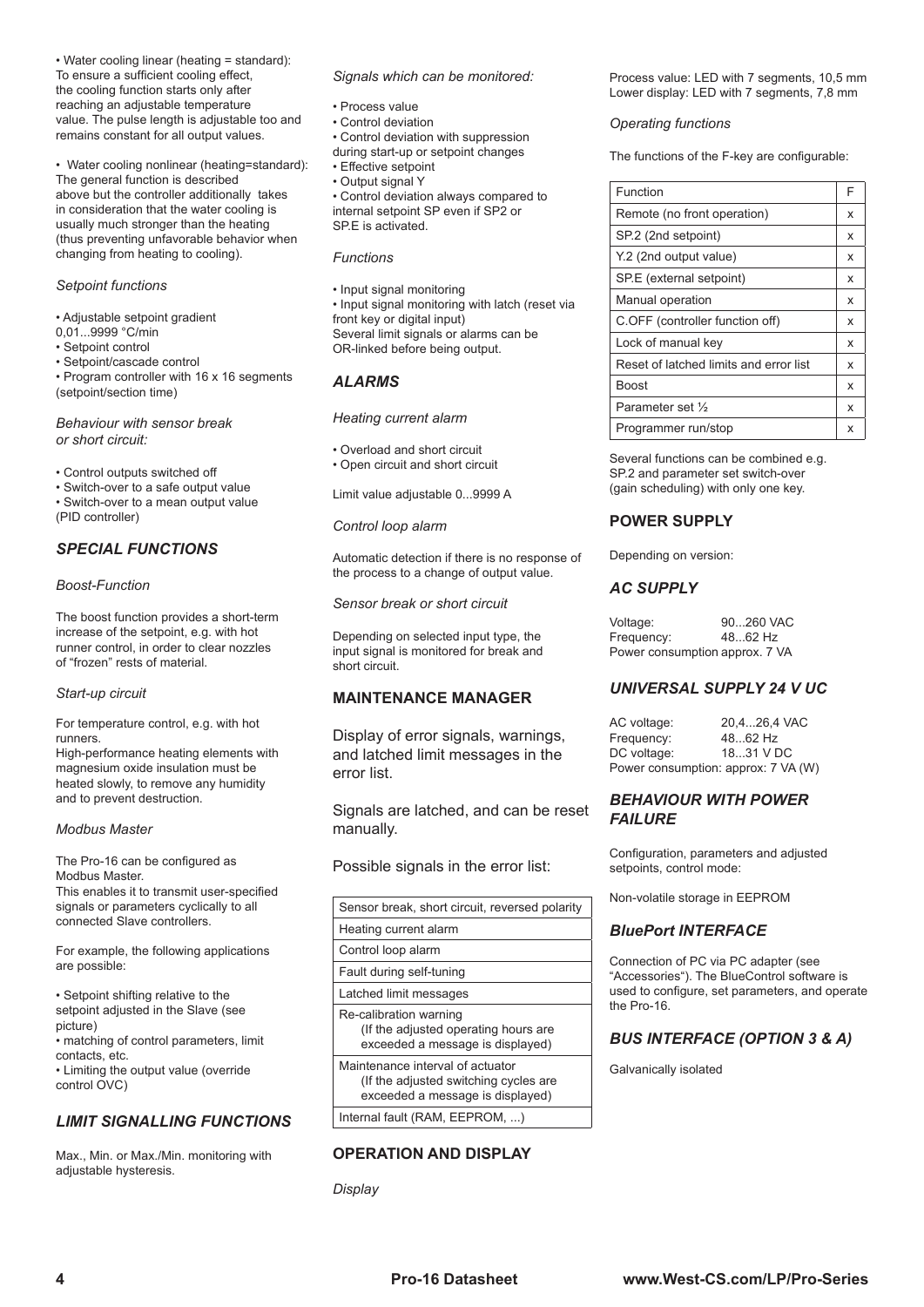| Physical:                         | <b>RS485</b> |
|-----------------------------------|--------------|
| Protocol:                         | Modbus RTU   |
| Transmission speed:               | 2400.4800.   |
|                                   | 9600. 19.200 |
|                                   | bits/s       |
| Address range:                    | 0099         |
| Number of controllers per bus: 32 |              |

Repeaters must be used to connect more controllers.

#### *ENVIRONMENTAL CONDITIONS*

#### *Protection modes*

| Front panel: | IP 65 |
|--------------|-------|
| Housing:     | IP 20 |
| Terminals:   | IP 20 |

#### *Permissible temperatures*

| For specified accuracy:<br>Warm-up time: | $060^{\circ}$ C<br>$<$ 15 minutes |
|------------------------------------------|-----------------------------------|
| Temperature effect:                      | $< 100$ ppm/K                     |
| For storage:                             | $-2070^{\circ}$ C                 |

*Humidity*

75% yearly average, no condensation

#### *Electromagnetic compatibility*

Complies with EN 61 326-1

#### **GENERAL**

#### *Housing*

| Material:           | ABS AF BO5      |
|---------------------|-----------------|
| Flammability class: | UL 94 VO. self- |
|                     | extinguishing   |

Plug-in module, inserted from the front

#### *Safety tests*

Complies with EN 61010-1 Over voltage category II Contamination class 2 Working voltage range 300 VAC Protection class II

#### *Certifications*

*cULus-certification*

(Type 1, indoor use) File: E 208286

#### *Terminals*

5mm Combicon

#### *Mounting*

Panel mounting with quick release fixing mounting clamp (supplied).

Mounting position: not critical<br>Weight: 0.2 kg Weight:

#### *BlueControl, versions and functionality*

| <b>Functionality</b>                                    | Mini     | <b>Basic</b> | <b>Expert</b> |
|---------------------------------------------------------|----------|--------------|---------------|
| Parameter and configuration setting                     | yes      | yes          | yes           |
| Controller and loop simulation                          | ves      | yes          | yes           |
| Download: transfer of a configuration to the controller | ves      | yes          | yes           |
| Online mode / visualization                             | SIM only | yes          | ves           |
| Defining an application specific linearization          | ves      | yes          | yes           |
| Configuration in the extended operating level           | yes      | yes          | yes           |
| Upload: reading a configuration from the controller     | SIM only | yes          | yes           |
| Basic diagnostic functions                              | no       | no           | yes           |
| Saving data file and configuration                      | no       | yes          | yes           |
| Printer function                                        | no       | ves          | ves           |
| Online documentation, help                              | yes      | yes          | yes           |
| Implementation of measurement value correction          | yes      | yes          | yes           |
| Data acquisition and trend display                      | SIM only | yes          | yes           |
| Wizard function                                         | yes      | yes          | yes           |
| <b>Extended simulation</b>                              | no       | yes          | yes           |
| Programeditor: Pro-4                                    | no       | no           | yes           |

**The "Universal BlueControl©" Software comprises all functions of the Expert-version. All BluePort devices can be triggered via this software.**

#### **ACCESSORY EQUIPMENT**

#### *BlueControl (Engineering Tool)*

PC-based program for configuring, setting parameters, and operating (commissioning) the Pro-16 controller.

All the settings are saved, and can be printed on demand.

A powerful data acquisition module is available, complete with trend graphics.

#### *Visibility mask*

The BlueControl software can be used to hide any parameters in the instrument. Only specific parameters can be changed.

Safety relevant parameters are invisible and cannot be modified!

#### *Simulation*

The built-in simulation serves to test the controller settings, but can also be used for general training and observing the interaction between controller and control loop.

#### *Software requirements:*

Windows: Windows 2000, XP, VISTA, WIN7, WIN8.

#### *Configurations that can only be implemented via the BlueControl software (not via the front-panel keys):*

- Customer-specific linearizations
- Enable "forcing" for inputs/outputs. Forcing allows to write the analog and digital inputs and outputs via Modbus interface.
- Adjustment of limits for operating hours and switching cycles
- Switch-over to 60 Hz mains frequency
- Master/slave configuration
- Disable operator actions and operating levels, plus password definition
- Prevent automatic optimization of cycle times T1, T2

#### *Hardware requirements:*

A PC adapter (see "Accessories") is required for connecting the controller.

Updates and demo software can be downloaded from:

www.West-CS.com